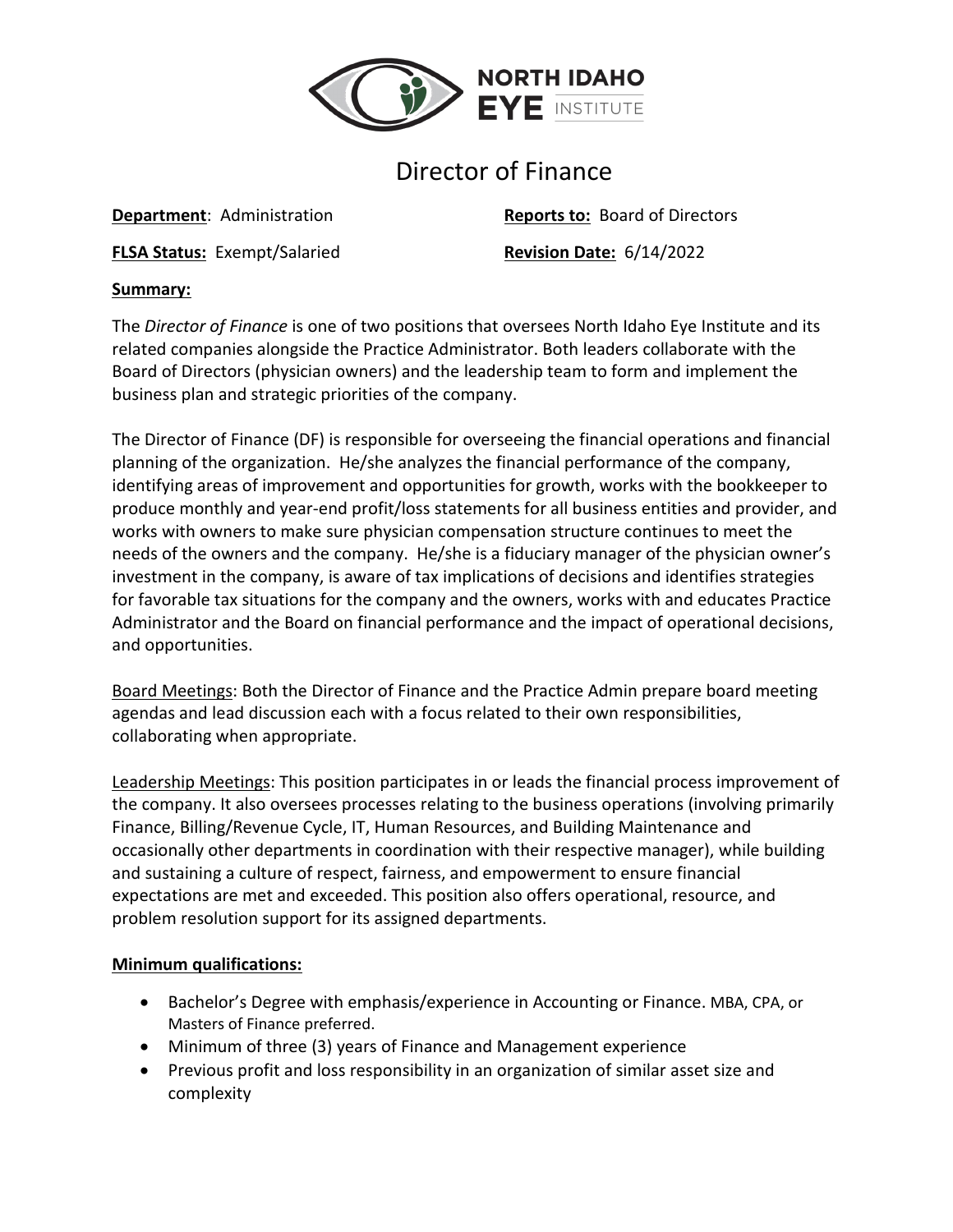

• Healthcare finance experience is preferred

## **Knowledge, Skills, and Abilities Required:**

- Advanced skill in finance, financial analysis, forecasting, budgeting, inventory accounting, financial reporting, GAAP knowledge, and accounting compliance.
- Ability to produce financial and compliance related deliverables, both internally and externally to regulators and third-party auditors.
- Advanced Excel skills, high degree of computer literacy, ability to learn new software, and strong knowledge of Microsoft Office Suite.
- Must possess and demonstrate the necessary discretion in dealing with confidential information.
- Effective oral and written communication
- Independent judgment.
- Knowledge of continuous quality improvement management principles and practices.
- Skill in examining and re-engineering operations and procedures, formulating policy recommendations, developing, and implementing new strategies and procedures.
- Knowledge of customer service standards and procedures.
- Knowledge of related compliance requirements and standards.
- Knowledge of cost control procedures and practices.
- Awareness of applicable standards, policies and procedures within the medical care industry.
- Employee development and performance management skills.
- Ability to foster a cooperative work environment.
- Strong interpersonal skills and the ability to work effectively with a wide range of constituencies in a diverse community.
- Ability to supervise and train employees and/or leadership staff including organizing, prioritizing, and scheduling work assignments.
- Knowledge of staff hiring practices and procedures.

## **Duties and Responsibilities:**

- 1. Oversee Finance, Billing, Human Resources/Credentialing, building/maintenance, and IT departments.
- 2. Ensure healthy revenue cycle management.
- 3. Ensure timeliness and accuracy of financial reporting data for the board of Directors, executive leadership team, and applicable third parties; including state regulators, auditors, and the practice's tax advisor.
- 4. Prepare and present monthly, quarterly, and annual financial budgeting reports including Board report with financial update, profit and loss by location, and forecast vs. budget by location.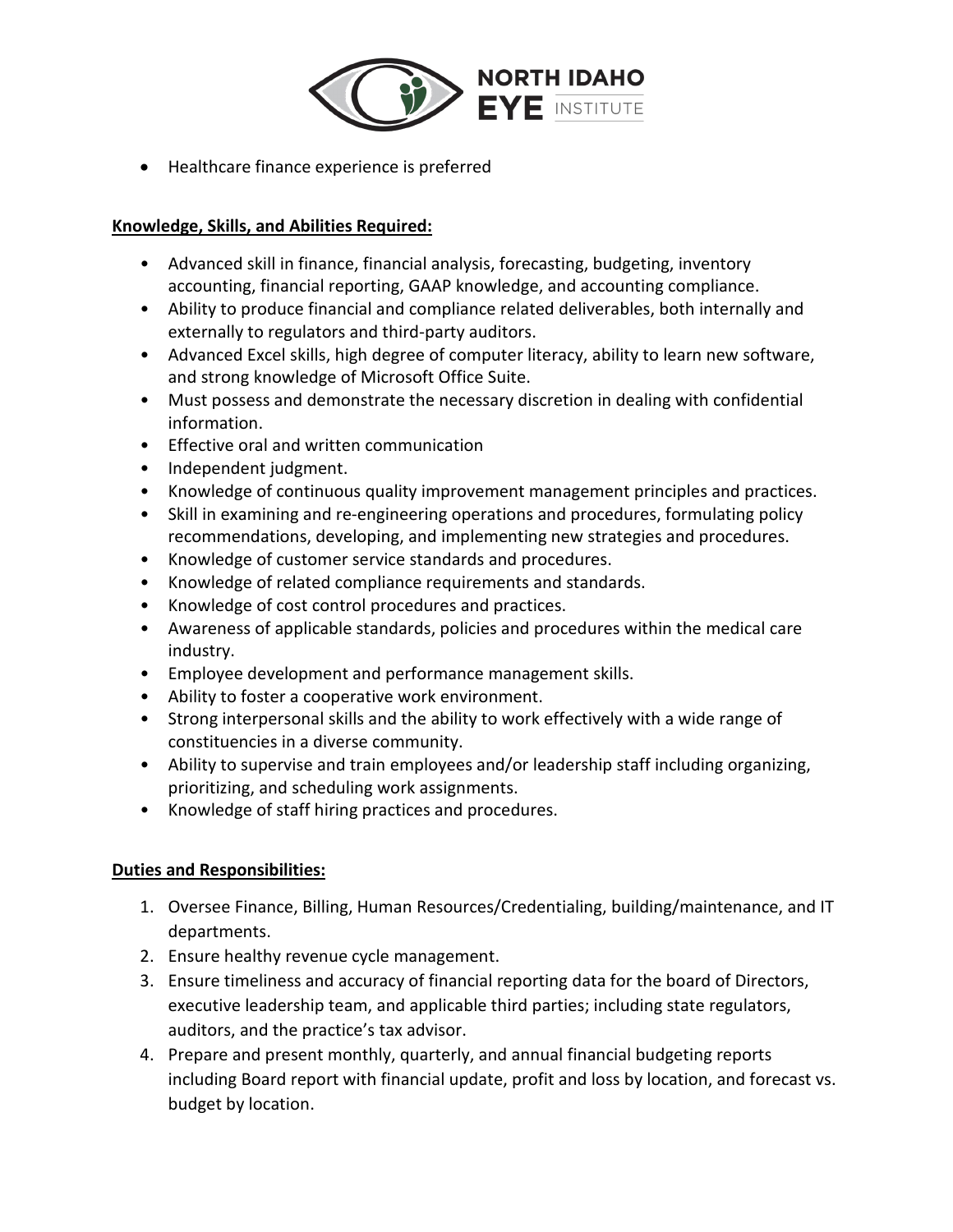

- 5. Manage quarterly and annual provider compensation adjustments in accordance with established formulas and agreements.
- 6. Implement policies, procedures, and processes as deemed appropriate to ensure financial and regulatory compliance with accepted accounting principles. Helps protect company from fraud, waste, and abuse - safeguards company assets.
- 7. Ensures payroll is processed accurately and in a timely manner.
- 8. Develop and implement action plans to proactively respond to changes in state and federal regulations.
- 9. Develop and/or maintain written procedures regarding handling of cash, disbursements, purchasing, capital equipment acquisition, payroll, bank deposit procedures, cash controls, etc. Implements and monitors for compliance.
- 10. Works closely with the Practice Administrator and Board of Directors to recommend the annual profit-sharing contribution.
- 11. Maintains banking relationships, manages bank accounts, and establishes appropriate policies.
- 12. Negotiates contracts with payors and vendors.
- 13. Works with lawyers revising and editing contracts, operating agreements, etc.
- 14. Facilitates changes in ownership of business entities and real estate, as needed.
- 15. Performs other duties as assigned.

## **Safety:**

North Idaho Eye Institute enforces a safety culture whereby all employees have the responsibility for continuously developing and maintaining a safe working environment. Each employee is responsible for completing all training requirements, participating in emergency response tasks as requested, and serving on safety committees and teams as requested. In addition, employees must accept the responsibility for maintaining the safety of themselves and others by adhering to all written and verbal instructions, promptly reporting and/or correcting all hazards or unsafe conditions and providing feedback to supervisors and management on all safety issues.

## **Physical Demands:**

The physical demands described here are representative of those that must be met by an employee to successfully perform the essential functions of this job. While performing the duties of this job, the employee is regularly required to talk or hear. The employee frequently is required to stand; walk; use hands to finger, handle or feel; and reach with hands and arms.

This position requires the ability to occasionally lift office products and supplies, up to 20 pounds. Amount of time spent lifting or exerting force is about 50% for up to 10 pounds and